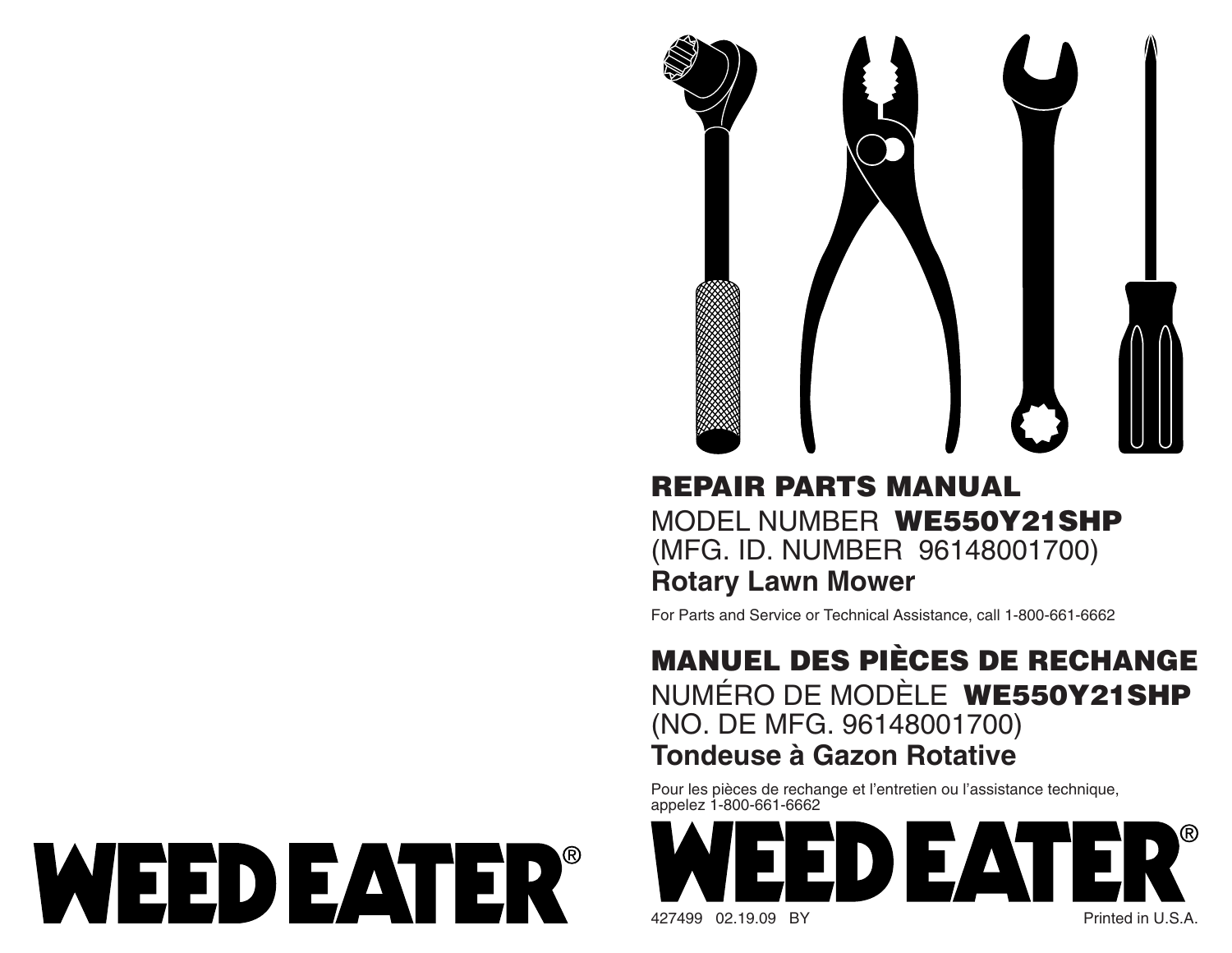



2

# **WE550Y21SHP (NO. DE MFG. 96148001700)**

|                                                                  | <b>DESCRIPTION</b>      | Couvercle d'entraînement | Courroie trapézoïdale | Ecrou frein                      | Jeu, Dispositif de relevage des roues, C.G. | (Y compris Machon et Roulement) | Ensemble de la boîte de vitesse, complet | Ecrou frein 1/4-20 | Ressort                | Jeu, Dispositif de relevage des roues, C.D. | (Y compris Machon et Roulement)               | Ensemble de ramasse-herbe                   | Cadre de ramasse-herbe                    |
|------------------------------------------------------------------|-------------------------|--------------------------|-----------------------|----------------------------------|---------------------------------------------|---------------------------------|------------------------------------------|--------------------|------------------------|---------------------------------------------|-----------------------------------------------|---------------------------------------------|-------------------------------------------|
|                                                                  | 망<br>오늘<br>오늘           | 194404X428               | 175436                | 409148                           | 408862                                      |                                 | 415225                                   | 73800400           | 137090                 | 408861                                      |                                               | 427500                                      | 411950                                    |
|                                                                  | ៜឝ<br>ឨ                 | <u>ಇ</u>                 | 88                    | 33                               | 35                                          |                                 | 86                                       | 88                 | $\overline{6}$         |                                             |                                               | 54                                          | 57                                        |
| ZON ROTATIVE - NO. DE MODÈLE WE550Y21SHP (NO. DE MFG. 9614800170 | <b>DESCRIPTION</b>      | Commande d'entraînement  | Ressort de retenue    | Barre de commande d'entraînement | Ensemble de la roue et du pneu              | Bague en E                      | Pignon                                   | Cache-poussière    | Cliquet d'entraînement | Rondelle 1/2 x 1-1/2 x 134                  | Roulement à dispositif de relevage des roues  | Manchon de dispositif de relevage des roues | Vis taraudée à tôle $#10-24 \times 2-3/4$ |
| TONDEUSE À GA                                                    | 요.<br>오<br>오<br>오<br>모든 | 194653                   | 50495                 | 94185X428                        | 193912X617                                  | 2000058                         |                                          |                    |                        |                                             | 403849<br>189403<br>404845<br>67725<br>191039 | 701037                                      | 175262                                    |
|                                                                  | ទិគង្គ                  |                          |                       |                                  |                                             | $\overline{\mathbf{C}}$         | ഇ                                        | $\overline{4}$     | ம                      | $\overline{6}$                              | $\overline{1}$                                | $\frac{\infty}{2}$                          |                                           |
|                                                                  |                         |                          |                       |                                  |                                             |                                 | 11                                       |                    |                        |                                             |                                               |                                             |                                           |

 $11$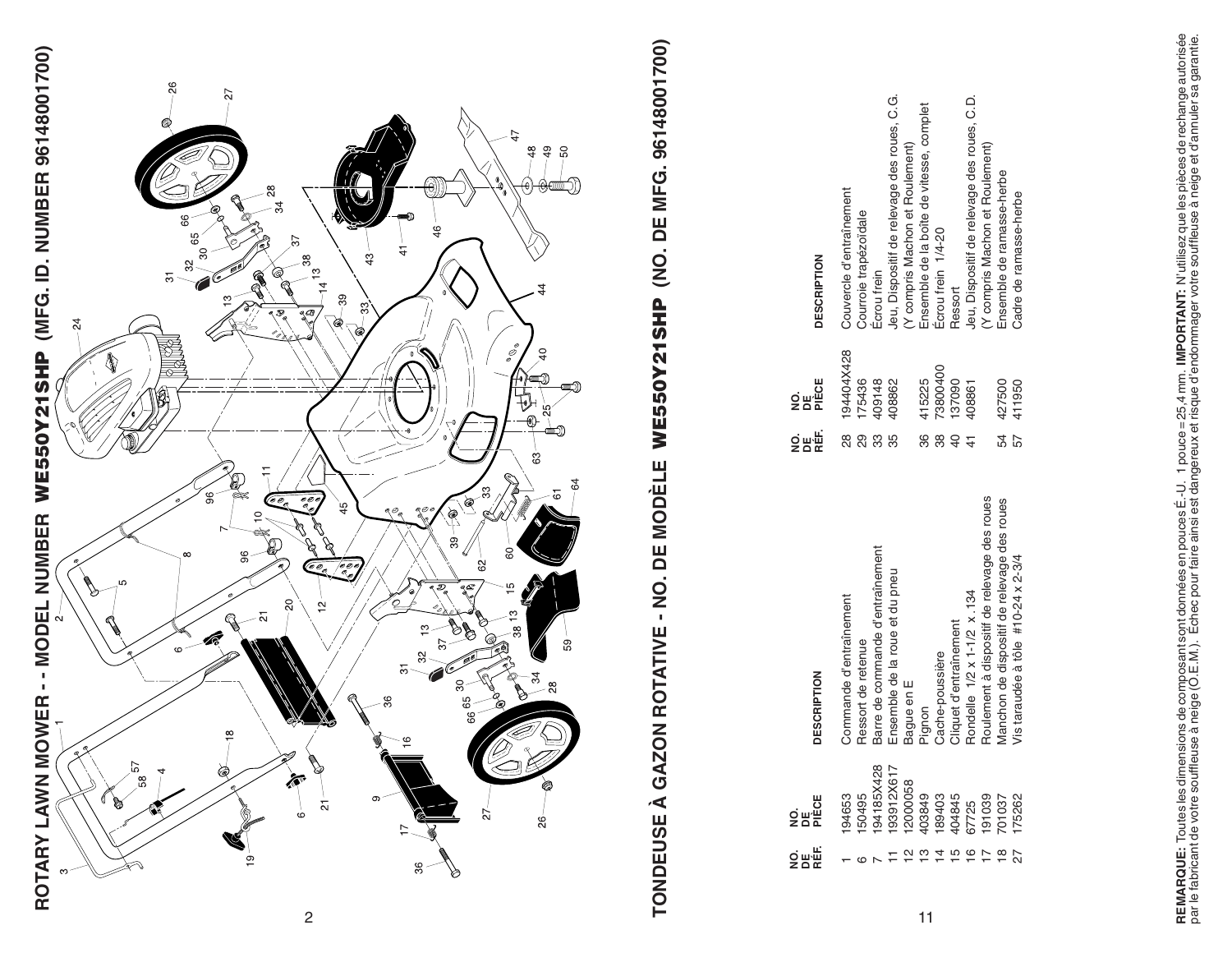

# ROTARY LAWN MOWER - - MODEL NUMBER WE550Y21SHP (MFG. ID. NUMBER 96148001700) **ROTARY LAWN MOWER - - MODEL NUMBER WE550Y21SHP (MFG. ID. NUMBER 96148001700)**

| <b>DESCRIPTION</b><br>PART<br>NO.<br>KEY<br>NO.<br><b>DESCRIPTION</b><br>PART<br>NO.<br>KEY<br>g<br><b>DESCRIPTION</b> | Danger Decal<br>404763<br>45<br>Screw, Hex Head,<br>150406<br>25<br>$\overline{\mathsf{e}}$<br>Upper Hand | Blade Adapter / Pulley<br>195963<br>46<br>Threaded, Rolled 3/8-16 x 2<br>$\Omega$<br>-ower Hand | Blade, 21"<br>406712<br>47<br>Nut, Hex, Flangelock 3/8-16<br>409149<br>86<br>Control Bar | Hardened Washer<br>851074<br>48<br>Wheel & Tire Assembly,<br>193906X617<br>27<br>Engine Zone Control Cable | Helical Washer 3/8<br>850263<br>49<br>Rear, 12"<br>Handle Bolt | Blade Bolt, Hex Head,<br>851084<br>50<br>Bolt, Shoulder 5/16-18<br>401638<br>28<br>Handle Knob | Grade 8<br>Axle Arm Assembly, Rear<br>401181X004<br>80<br>Hairpin Cotter | Bracket, Upstop<br>850733X004<br>57<br>Selector Knob<br>701037<br>Wire Tie | Screw<br>750634<br>58<br>Selector Spring<br>401626X004<br>Rear Door Assembly | Discharge Deflector<br>175071<br>59<br>Nut, Hex, Nylock 5/16-18<br>73800500<br>ಜ ಜ<br>Pop Rivet | Hinge Bracket<br>175735<br>60<br>Washer, Curved, Cylindrical<br>401630<br>ನ<br>Support Bracket, LH | Spring<br>193000<br>61<br>Bolt, Rear Door<br>184193<br>86<br>Support Bracket, RH | Rod, Hinge<br>175650<br>8<br>Thread Cutting Screw<br>74780512<br>$\overline{37}$<br>Screw 1/4-20 x 5/8 | Nut, Hex<br>73800400<br>යි<br>w/Sems 5/16-18 x 3/4<br>Handle Bracket, LH                                                                                                        | Mulcher Door<br>175066<br>\$<br>Spacer<br>401629<br>38<br>Handle Bracket, RH | O-Ring<br>197480<br>65<br>Nut, Hex<br>155377<br>39<br>Spring, Rear Door, LH | Washer, Flat 1/2<br>88348<br>89<br>Mounting Bracket,<br>188839X004<br>$\overline{40}$<br>Spring, Rear Door, RH | Clip, Cable<br>197991<br><b>Debris Shield</b><br>Keps Locknut 1/4-20 | Warning Decal (not shown)<br>404764<br>Screw, Debris Shield<br>192325<br>$\frac{4}{1}$<br>Rope Guide | Operator's Manual, English<br>193733<br>Debris Shield<br>405845<br>43<br>Rear Skirt | Operator's Manual, French<br>193736<br>Kit, Housing (Includes Key<br>427501<br>$\overline{4}$<br>Hinge Screw 1/4-20 x 1-1/4 | Repair Parts Manual,<br>427499<br>Numbers 10, 11, 12 and 45)<br>Engine, Briggs & Stratton, | English / French<br>Model Number 10T802-1341- | B1 (For engine service | and replacement parts, | Stratton at<br>1-800-233-3723)<br>call Briggs & |  |
|------------------------------------------------------------------------------------------------------------------------|-----------------------------------------------------------------------------------------------------------|-------------------------------------------------------------------------------------------------|------------------------------------------------------------------------------------------|------------------------------------------------------------------------------------------------------------|----------------------------------------------------------------|------------------------------------------------------------------------------------------------|--------------------------------------------------------------------------|----------------------------------------------------------------------------|------------------------------------------------------------------------------|-------------------------------------------------------------------------------------------------|----------------------------------------------------------------------------------------------------|----------------------------------------------------------------------------------|--------------------------------------------------------------------------------------------------------|---------------------------------------------------------------------------------------------------------------------------------------------------------------------------------|------------------------------------------------------------------------------|-----------------------------------------------------------------------------|----------------------------------------------------------------------------------------------------------------|----------------------------------------------------------------------|------------------------------------------------------------------------------------------------------|-------------------------------------------------------------------------------------|-----------------------------------------------------------------------------------------------------------------------------|--------------------------------------------------------------------------------------------|-----------------------------------------------|------------------------|------------------------|-------------------------------------------------|--|
|                                                                                                                        |                                                                                                           |                                                                                                 |                                                                                          |                                                                                                            |                                                                |                                                                                                |                                                                          |                                                                            |                                                                              |                                                                                                 |                                                                                                    |                                                                                  |                                                                                                        |                                                                                                                                                                                 |                                                                              |                                                                             |                                                                                                                |                                                                      |                                                                                                      |                                                                                     |                                                                                                                             |                                                                                            |                                               |                        |                        |                                                 |  |
| PART<br>g                                                                                                              | 94200X479                                                                                                 | 51721X479                                                                                       | 94199X428                                                                                | 183567                                                                                                     | 91574                                                          | 89713X428                                                                                      | 51793                                                                    | 66426                                                                      | 401812X428                                                                   | 128415                                                                                          | 406573X479                                                                                         | 406574X479                                                                       | 7060410                                                                                                | 75576X479                                                                                                                                                                       | 75577X479                                                                    | 405417                                                                      | 405418                                                                                                         | 132004                                                               | 194788                                                                                               | 113159                                                                              | 88652                                                                                                                       | Í                                                                                          |                                               |                        |                        |                                                 |  |
| €ā<br>≌                                                                                                                |                                                                                                           |                                                                                                 |                                                                                          |                                                                                                            | <u> ဟ</u> ထ                                                    |                                                                                                | $\sim$                                                                   | $\infty$                                                                   | $\sigma$                                                                     | $\overline{C}$                                                                                  |                                                                                                    | $\frac{1}{2}$                                                                    | $\frac{3}{3}$                                                                                          | $\begin{array}{ccccccccc}\n\hline\n\uparrow & \hline\n\downarrow & \hline\n\end{array} \begin{array}{ccccccccc}\n\hline\n\downarrow & \hline\n\downarrow & \hline\n\end{array}$ |                                                                              |                                                                             |                                                                                                                | _ഇ _                                                                 |                                                                                                      | 20                                                                                  | 24                                                                                                                          |                                                                                            |                                               |                        |                        |                                                 |  |

**MPORTANT:** Use only Original Equipment Manufacturer (O.E.M.) replacement of mates. Failure to do so could be hazardous, damage your lawn mower and void your warranty.<br>IMPORTANT: Use only Original Equipment Manufacturer (O **IMPORTANT:** Use only Original Equipment Manufacturer (O.E.M.) replacement parts. Failure to do so could be hazardous, damage your lawn mower and void your warranty. **NOTE:** All component dimensions given in U.S. inches. 1 inch = 25.4 mm.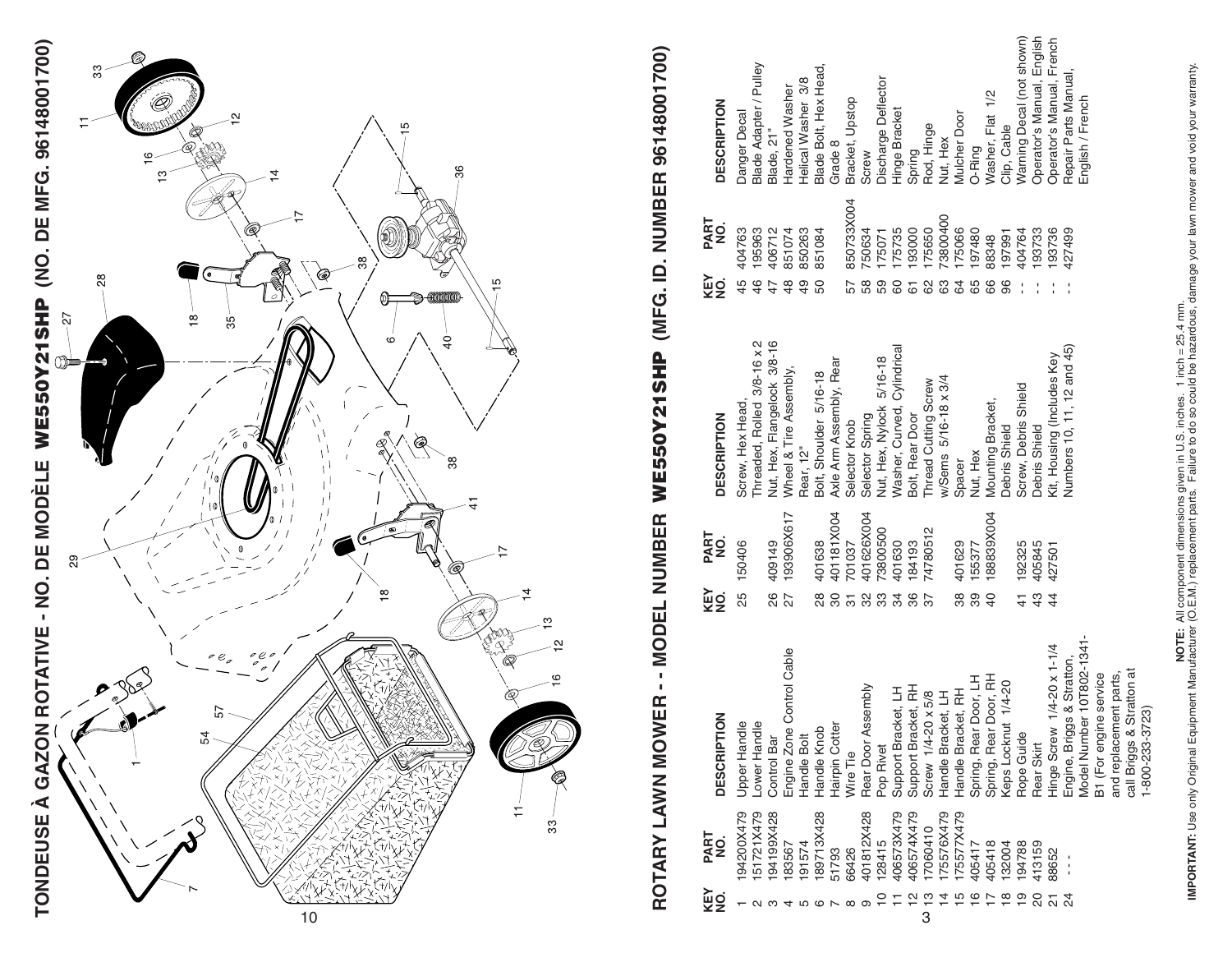

# 961480017001 **WE550Y21SHP (NO. DE MFG. 96148001700) DE MEG ON**  $\frac{1}{3}$ WF550V21 **TONDEUSE À GAZON ROTATIVE - NO. DE MODÈLE**  Щ DE MODÈI  $\overline{2}$ TONDEUSE À GAZON ROTATIVE

| Adaptateur de lame / Poulie<br>rechange, Français/Anglais<br>Décalcomanie de danger<br>Support d'arrêt supérieur<br>Vis à metaux H, Grade 8<br>Deflecteur de Discharge<br>Manuel de l'opérateur,<br>Manuel de l'opérateur,<br>Support de Charnière<br>Ressort de Charnière<br>Manuel de pièces de<br>Rondelle hélicoïdale<br>1/2<br>(n'est pas montrée)<br>Porte de Broyeuse<br>Tige de Charnière<br>Rondelle durcie<br>Rondelle Plate<br>Lame de 21 po.<br>Décalcomanie<br><b>DESCRIPTION</b><br>$3/8 - 24 \times 1 - 3/8$<br>Pince, Câble<br>Bague en O<br>Français<br>Ecrou H<br>Anglais<br>vis<br>850733X004<br>73800400<br>175650<br>175066<br>$-427499$<br>45 404763<br>850263<br>173735<br>193000<br>197480<br>$-193736$<br>195963<br>406712<br>851074<br>851084<br>193733<br>750634<br>404764<br>175071<br>197991<br>88348<br>.<br>오늘<br>모든<br>47.<br>46<br>$\frac{1}{4}$<br>48<br>58<br>96<br>50<br>59<br>65<br>66<br>ţ<br>57<br>80<br>82<br>63<br>$\mathfrak{g}$<br>61<br>de service et de rechange de<br>Levier à ressort de dispositif<br>(Y compris les Numéros de<br>Ensemble du bras d'essieu<br>Stratton à 1-800-233-3723)<br>moteur, réclamez Briggs &<br>Vis, Déflecteur de Debris<br>de relevage des roues<br>de relevage des roues<br>Boîtier de la tondeuse<br>Ensemble de la Roue<br>Manchon de dispositif<br>Boulon à épaulement<br>Vis H à filets laminés<br>Support de Montage,<br>Déflecteur de Debris<br>Déflecteur de Debris<br>Écrou frein à collet<br>Vis 5/16-18 x 3/4<br>Réf. 11, 12 et 45)<br>Rondelle Curvée<br>5/16-18 x 0,33<br>$3/8 - 16 \times 1 - 1/8$<br><b>DESCRIPTION</b><br>et du Pneu<br>Entretoise<br><b>Boulon</b><br>Ecrou<br>401181X004<br>401626X004<br>193906X617<br>188839X004<br>73800500<br>74780512<br>26 409149<br>184193<br>401629<br>25 150406<br>28 401638<br>401630<br>192325<br>405845<br>701037<br>427501<br>ទិ <sup>ធ</sup> វក្ត<br>តិ<br>27<br>8<br>$\frac{3}{4}$<br>32<br>က္တ<br>51<br>34<br>$\overline{4}$<br>$\overline{40}$<br>36<br>$\overline{37}$<br>39<br>$\frac{4}{1}$<br>Câble de contrôle du moteur<br>Numéro de Modèle 10T802-<br>aquets 1/4-20<br>age de câble<br>des pièces<br>Moteur, Briggs & Stratton,<br>ipport, C.G.<br>Ipport, C.D.<br>Ensemble du support<br>de guidon, C.G.<br>Ensemble du support<br>de guidon, C.D.<br>mande<br>Epingle à cheveux<br>Boulon de guidon<br>Bouton de guidon<br>eur<br>Vis 1/4-20 x 5/8<br>Vis de chamière<br>Guidon inférieur<br>Guide de câble<br>1341-B1 (Pou<br>Guidon supéri<br>Barre de com<br>Soutien du su<br>Ressort, C.G.<br>Écrou frein à t<br>$1/4 - 20 \times 1 - 1/4$<br><b>DESCRIPTION</b><br>Collier de serr<br>Soutien du su<br>Ressort, C.D.<br>Porte arrière<br>Jupe arrière<br>Rivet<br>175577X479<br>94200X479<br>I51721X479<br>94199X428<br>:428<br>401812X428<br>406573X479<br>406574X479<br>I75576X479<br>7060410<br>89713X<br>یا<br>Sue<br>Sue<br>128415<br>91574<br>405418<br>194788<br>413159<br>132004<br>183567<br>405417<br>51793<br>66426<br>88652 | 9 프로<br>이 프로 |  |                       |  |                  |  |
|-------------------------------------------------------------------------------------------------------------------------------------------------------------------------------------------------------------------------------------------------------------------------------------------------------------------------------------------------------------------------------------------------------------------------------------------------------------------------------------------------------------------------------------------------------------------------------------------------------------------------------------------------------------------------------------------------------------------------------------------------------------------------------------------------------------------------------------------------------------------------------------------------------------------------------------------------------------------------------------------------------------------------------------------------------------------------------------------------------------------------------------------------------------------------------------------------------------------------------------------------------------------------------------------------------------------------------------------------------------------------------------------------------------------------------------------------------------------------------------------------------------------------------------------------------------------------------------------------------------------------------------------------------------------------------------------------------------------------------------------------------------------------------------------------------------------------------------------------------------------------------------------------------------------------------------------------------------------------------------------------------------------------------------------------------------------------------------------------------------------------------------------------------------------------------------------------------------------------------------------------------------------------------------------------------------------------------------------------------------------------------------------------------------------------------------------------------------------------------------------------------------------------------------------------------------------------------------------------------------------------------------------------------------------------------------------------------------------------------------------------------------------------------------------------------------------------------------------------------------------------------------------------------------------------------------------------------------------------------------------------------|--------------|--|-----------------------|--|------------------|--|
|                                                                                                                                                                                                                                                                                                                                                                                                                                                                                                                                                                                                                                                                                                                                                                                                                                                                                                                                                                                                                                                                                                                                                                                                                                                                                                                                                                                                                                                                                                                                                                                                                                                                                                                                                                                                                                                                                                                                                                                                                                                                                                                                                                                                                                                                                                                                                                                                                                                                                                                                                                                                                                                                                                                                                                                                                                                                                                                                                                                                       |              |  | 망<br>오<br>오<br>오<br>모 |  | 명이다.<br>이번<br>이번 |  |
|                                                                                                                                                                                                                                                                                                                                                                                                                                                                                                                                                                                                                                                                                                                                                                                                                                                                                                                                                                                                                                                                                                                                                                                                                                                                                                                                                                                                                                                                                                                                                                                                                                                                                                                                                                                                                                                                                                                                                                                                                                                                                                                                                                                                                                                                                                                                                                                                                                                                                                                                                                                                                                                                                                                                                                                                                                                                                                                                                                                                       |              |  |                       |  |                  |  |
|                                                                                                                                                                                                                                                                                                                                                                                                                                                                                                                                                                                                                                                                                                                                                                                                                                                                                                                                                                                                                                                                                                                                                                                                                                                                                                                                                                                                                                                                                                                                                                                                                                                                                                                                                                                                                                                                                                                                                                                                                                                                                                                                                                                                                                                                                                                                                                                                                                                                                                                                                                                                                                                                                                                                                                                                                                                                                                                                                                                                       |              |  |                       |  |                  |  |
|                                                                                                                                                                                                                                                                                                                                                                                                                                                                                                                                                                                                                                                                                                                                                                                                                                                                                                                                                                                                                                                                                                                                                                                                                                                                                                                                                                                                                                                                                                                                                                                                                                                                                                                                                                                                                                                                                                                                                                                                                                                                                                                                                                                                                                                                                                                                                                                                                                                                                                                                                                                                                                                                                                                                                                                                                                                                                                                                                                                                       |              |  |                       |  |                  |  |
|                                                                                                                                                                                                                                                                                                                                                                                                                                                                                                                                                                                                                                                                                                                                                                                                                                                                                                                                                                                                                                                                                                                                                                                                                                                                                                                                                                                                                                                                                                                                                                                                                                                                                                                                                                                                                                                                                                                                                                                                                                                                                                                                                                                                                                                                                                                                                                                                                                                                                                                                                                                                                                                                                                                                                                                                                                                                                                                                                                                                       |              |  |                       |  |                  |  |
|                                                                                                                                                                                                                                                                                                                                                                                                                                                                                                                                                                                                                                                                                                                                                                                                                                                                                                                                                                                                                                                                                                                                                                                                                                                                                                                                                                                                                                                                                                                                                                                                                                                                                                                                                                                                                                                                                                                                                                                                                                                                                                                                                                                                                                                                                                                                                                                                                                                                                                                                                                                                                                                                                                                                                                                                                                                                                                                                                                                                       |              |  |                       |  |                  |  |
|                                                                                                                                                                                                                                                                                                                                                                                                                                                                                                                                                                                                                                                                                                                                                                                                                                                                                                                                                                                                                                                                                                                                                                                                                                                                                                                                                                                                                                                                                                                                                                                                                                                                                                                                                                                                                                                                                                                                                                                                                                                                                                                                                                                                                                                                                                                                                                                                                                                                                                                                                                                                                                                                                                                                                                                                                                                                                                                                                                                                       |              |  |                       |  |                  |  |
|                                                                                                                                                                                                                                                                                                                                                                                                                                                                                                                                                                                                                                                                                                                                                                                                                                                                                                                                                                                                                                                                                                                                                                                                                                                                                                                                                                                                                                                                                                                                                                                                                                                                                                                                                                                                                                                                                                                                                                                                                                                                                                                                                                                                                                                                                                                                                                                                                                                                                                                                                                                                                                                                                                                                                                                                                                                                                                                                                                                                       |              |  |                       |  |                  |  |
|                                                                                                                                                                                                                                                                                                                                                                                                                                                                                                                                                                                                                                                                                                                                                                                                                                                                                                                                                                                                                                                                                                                                                                                                                                                                                                                                                                                                                                                                                                                                                                                                                                                                                                                                                                                                                                                                                                                                                                                                                                                                                                                                                                                                                                                                                                                                                                                                                                                                                                                                                                                                                                                                                                                                                                                                                                                                                                                                                                                                       |              |  |                       |  |                  |  |
|                                                                                                                                                                                                                                                                                                                                                                                                                                                                                                                                                                                                                                                                                                                                                                                                                                                                                                                                                                                                                                                                                                                                                                                                                                                                                                                                                                                                                                                                                                                                                                                                                                                                                                                                                                                                                                                                                                                                                                                                                                                                                                                                                                                                                                                                                                                                                                                                                                                                                                                                                                                                                                                                                                                                                                                                                                                                                                                                                                                                       |              |  |                       |  |                  |  |
|                                                                                                                                                                                                                                                                                                                                                                                                                                                                                                                                                                                                                                                                                                                                                                                                                                                                                                                                                                                                                                                                                                                                                                                                                                                                                                                                                                                                                                                                                                                                                                                                                                                                                                                                                                                                                                                                                                                                                                                                                                                                                                                                                                                                                                                                                                                                                                                                                                                                                                                                                                                                                                                                                                                                                                                                                                                                                                                                                                                                       |              |  |                       |  |                  |  |
|                                                                                                                                                                                                                                                                                                                                                                                                                                                                                                                                                                                                                                                                                                                                                                                                                                                                                                                                                                                                                                                                                                                                                                                                                                                                                                                                                                                                                                                                                                                                                                                                                                                                                                                                                                                                                                                                                                                                                                                                                                                                                                                                                                                                                                                                                                                                                                                                                                                                                                                                                                                                                                                                                                                                                                                                                                                                                                                                                                                                       |              |  |                       |  |                  |  |
|                                                                                                                                                                                                                                                                                                                                                                                                                                                                                                                                                                                                                                                                                                                                                                                                                                                                                                                                                                                                                                                                                                                                                                                                                                                                                                                                                                                                                                                                                                                                                                                                                                                                                                                                                                                                                                                                                                                                                                                                                                                                                                                                                                                                                                                                                                                                                                                                                                                                                                                                                                                                                                                                                                                                                                                                                                                                                                                                                                                                       |              |  |                       |  |                  |  |
|                                                                                                                                                                                                                                                                                                                                                                                                                                                                                                                                                                                                                                                                                                                                                                                                                                                                                                                                                                                                                                                                                                                                                                                                                                                                                                                                                                                                                                                                                                                                                                                                                                                                                                                                                                                                                                                                                                                                                                                                                                                                                                                                                                                                                                                                                                                                                                                                                                                                                                                                                                                                                                                                                                                                                                                                                                                                                                                                                                                                       |              |  |                       |  |                  |  |
|                                                                                                                                                                                                                                                                                                                                                                                                                                                                                                                                                                                                                                                                                                                                                                                                                                                                                                                                                                                                                                                                                                                                                                                                                                                                                                                                                                                                                                                                                                                                                                                                                                                                                                                                                                                                                                                                                                                                                                                                                                                                                                                                                                                                                                                                                                                                                                                                                                                                                                                                                                                                                                                                                                                                                                                                                                                                                                                                                                                                       |              |  |                       |  |                  |  |
|                                                                                                                                                                                                                                                                                                                                                                                                                                                                                                                                                                                                                                                                                                                                                                                                                                                                                                                                                                                                                                                                                                                                                                                                                                                                                                                                                                                                                                                                                                                                                                                                                                                                                                                                                                                                                                                                                                                                                                                                                                                                                                                                                                                                                                                                                                                                                                                                                                                                                                                                                                                                                                                                                                                                                                                                                                                                                                                                                                                                       |              |  |                       |  |                  |  |
|                                                                                                                                                                                                                                                                                                                                                                                                                                                                                                                                                                                                                                                                                                                                                                                                                                                                                                                                                                                                                                                                                                                                                                                                                                                                                                                                                                                                                                                                                                                                                                                                                                                                                                                                                                                                                                                                                                                                                                                                                                                                                                                                                                                                                                                                                                                                                                                                                                                                                                                                                                                                                                                                                                                                                                                                                                                                                                                                                                                                       |              |  |                       |  |                  |  |
|                                                                                                                                                                                                                                                                                                                                                                                                                                                                                                                                                                                                                                                                                                                                                                                                                                                                                                                                                                                                                                                                                                                                                                                                                                                                                                                                                                                                                                                                                                                                                                                                                                                                                                                                                                                                                                                                                                                                                                                                                                                                                                                                                                                                                                                                                                                                                                                                                                                                                                                                                                                                                                                                                                                                                                                                                                                                                                                                                                                                       |              |  |                       |  |                  |  |
|                                                                                                                                                                                                                                                                                                                                                                                                                                                                                                                                                                                                                                                                                                                                                                                                                                                                                                                                                                                                                                                                                                                                                                                                                                                                                                                                                                                                                                                                                                                                                                                                                                                                                                                                                                                                                                                                                                                                                                                                                                                                                                                                                                                                                                                                                                                                                                                                                                                                                                                                                                                                                                                                                                                                                                                                                                                                                                                                                                                                       |              |  |                       |  |                  |  |
|                                                                                                                                                                                                                                                                                                                                                                                                                                                                                                                                                                                                                                                                                                                                                                                                                                                                                                                                                                                                                                                                                                                                                                                                                                                                                                                                                                                                                                                                                                                                                                                                                                                                                                                                                                                                                                                                                                                                                                                                                                                                                                                                                                                                                                                                                                                                                                                                                                                                                                                                                                                                                                                                                                                                                                                                                                                                                                                                                                                                       |              |  |                       |  |                  |  |
|                                                                                                                                                                                                                                                                                                                                                                                                                                                                                                                                                                                                                                                                                                                                                                                                                                                                                                                                                                                                                                                                                                                                                                                                                                                                                                                                                                                                                                                                                                                                                                                                                                                                                                                                                                                                                                                                                                                                                                                                                                                                                                                                                                                                                                                                                                                                                                                                                                                                                                                                                                                                                                                                                                                                                                                                                                                                                                                                                                                                       |              |  |                       |  |                  |  |
|                                                                                                                                                                                                                                                                                                                                                                                                                                                                                                                                                                                                                                                                                                                                                                                                                                                                                                                                                                                                                                                                                                                                                                                                                                                                                                                                                                                                                                                                                                                                                                                                                                                                                                                                                                                                                                                                                                                                                                                                                                                                                                                                                                                                                                                                                                                                                                                                                                                                                                                                                                                                                                                                                                                                                                                                                                                                                                                                                                                                       |              |  |                       |  |                  |  |
|                                                                                                                                                                                                                                                                                                                                                                                                                                                                                                                                                                                                                                                                                                                                                                                                                                                                                                                                                                                                                                                                                                                                                                                                                                                                                                                                                                                                                                                                                                                                                                                                                                                                                                                                                                                                                                                                                                                                                                                                                                                                                                                                                                                                                                                                                                                                                                                                                                                                                                                                                                                                                                                                                                                                                                                                                                                                                                                                                                                                       |              |  |                       |  |                  |  |
|                                                                                                                                                                                                                                                                                                                                                                                                                                                                                                                                                                                                                                                                                                                                                                                                                                                                                                                                                                                                                                                                                                                                                                                                                                                                                                                                                                                                                                                                                                                                                                                                                                                                                                                                                                                                                                                                                                                                                                                                                                                                                                                                                                                                                                                                                                                                                                                                                                                                                                                                                                                                                                                                                                                                                                                                                                                                                                                                                                                                       |              |  |                       |  |                  |  |
|                                                                                                                                                                                                                                                                                                                                                                                                                                                                                                                                                                                                                                                                                                                                                                                                                                                                                                                                                                                                                                                                                                                                                                                                                                                                                                                                                                                                                                                                                                                                                                                                                                                                                                                                                                                                                                                                                                                                                                                                                                                                                                                                                                                                                                                                                                                                                                                                                                                                                                                                                                                                                                                                                                                                                                                                                                                                                                                                                                                                       |              |  |                       |  |                  |  |
|                                                                                                                                                                                                                                                                                                                                                                                                                                                                                                                                                                                                                                                                                                                                                                                                                                                                                                                                                                                                                                                                                                                                                                                                                                                                                                                                                                                                                                                                                                                                                                                                                                                                                                                                                                                                                                                                                                                                                                                                                                                                                                                                                                                                                                                                                                                                                                                                                                                                                                                                                                                                                                                                                                                                                                                                                                                                                                                                                                                                       |              |  |                       |  |                  |  |
|                                                                                                                                                                                                                                                                                                                                                                                                                                                                                                                                                                                                                                                                                                                                                                                                                                                                                                                                                                                                                                                                                                                                                                                                                                                                                                                                                                                                                                                                                                                                                                                                                                                                                                                                                                                                                                                                                                                                                                                                                                                                                                                                                                                                                                                                                                                                                                                                                                                                                                                                                                                                                                                                                                                                                                                                                                                                                                                                                                                                       |              |  |                       |  |                  |  |

REMARQUE: Toutes les dimensions de composant sont données en pouces É.-U. 1 pouce = 25,4 mm. IMPORTANT: N'utilisez que les pièces de rechange autorisée<br>par le fabricant de votre souffleuse à neige (O.E.M.). Échec pour fair **REMARQUE:** Toutes les dimensions de composant sont données en pouces É.-U. 1 pouce = 25,4 mm. **IMPORTANT:** N'utilisez que les pièces de rechange autorisée par le fabricant de votre souffleuse à neige (O.E.M.). Échec pour faire ainsi est dangereux et risque d'endommager votre souffleuse à neige et d'annuler sa garantie.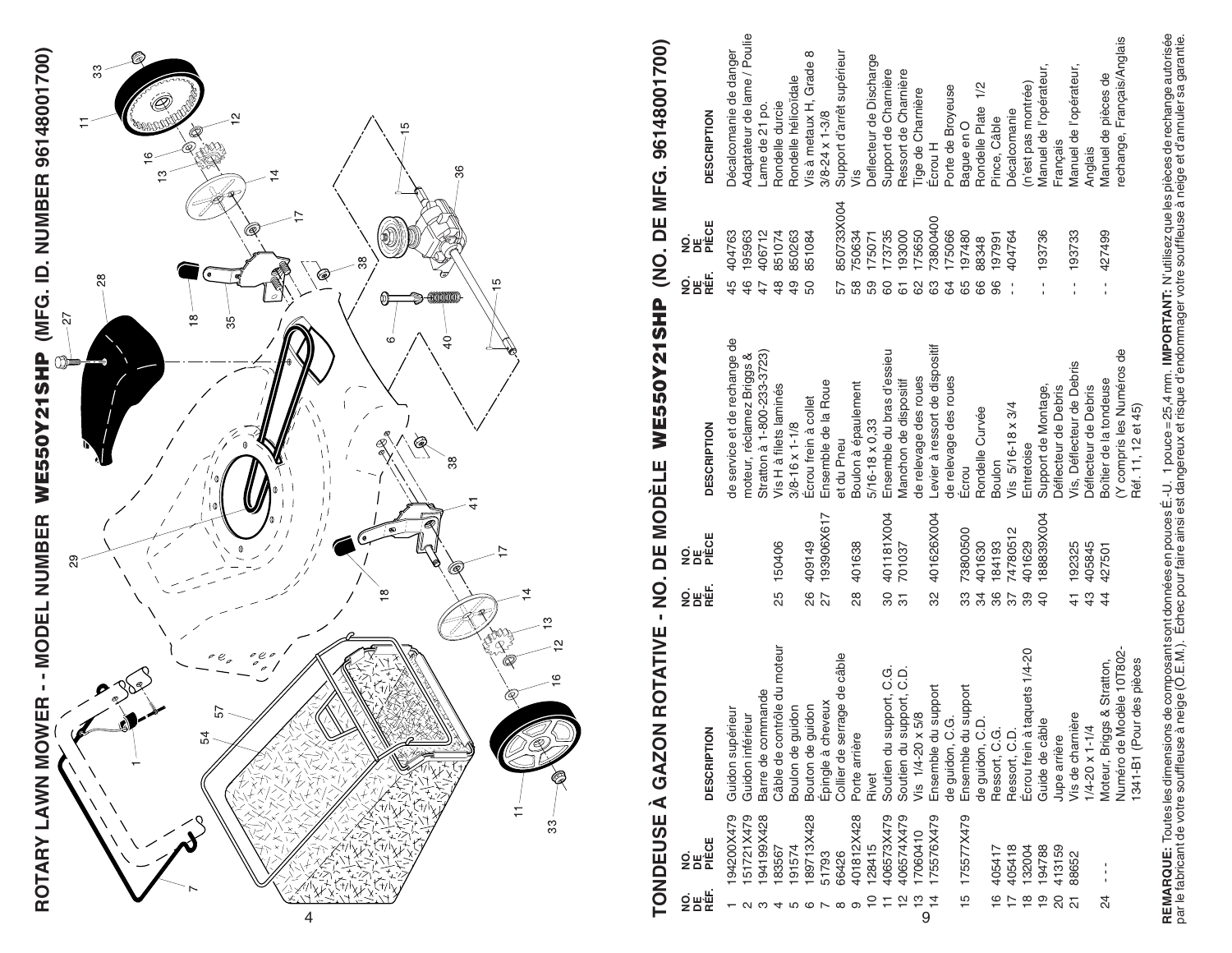



# ROTARY LAWN MOWER -- MODEL NUMBER WE550Y21SHP (MFG. ID. NUMBER 96148001700) **ROTARY LAWN MOWER - - MODEL NUMBER WE550Y21SHP (MFG. ID. NUMBER 96148001700)**

| KEY | PART<br>NO.      | DESCRIPTION                           | KEY<br>NO. | PART<br>NO. | <b>DESCRIPTION</b>           |
|-----|------------------|---------------------------------------|------------|-------------|------------------------------|
|     | 194653           | <b>Drive Control Assembly</b>         | ვ<br>გ     | 194404X428  | Drive Cover                  |
|     | 50495            | <b>Retainer, Spring</b>               | 8          | 75436       | /-Belt                       |
|     | 94185X428        | Bar, Drive Control                    |            | 109148      | Locknut, Hex                 |
|     | 93912X617        | Mheel & Tire Assembly, Front, 8"      |            | 108862      | Kit, Wheel Adjuster, LH      |
|     | 2000058          | E-Ring                                |            |             | Includes Knob and Bearing)   |
|     | 03849            | Pinion, Gear                          |            | 15225       | Gear Case Assembly, Complete |
|     |                  | <b>Dust Cover</b>                     |            | 73800400    | Locknut 1/4-20               |
|     | 189403<br>404845 | Pawl, Drive                           |            | 137090      | Spring                       |
|     | 7725             | Vasher 1/2 x 1-1/2 x 134              |            | 108861      | (it, Wheel Adjuster, RH      |
|     | 191039           | Bearing, Wheel Adjuster               |            |             | Includes Knob and Bearing)   |
| ≌   | 701037           | Selector Knob                         |            | 127500      | Grassbag Assembly            |
|     | 75262            | Pan Head Tapping Screw #10-24 x 2-3/4 |            | 11950       | rame, Grassbag               |
|     |                  |                                       |            |             |                              |

5